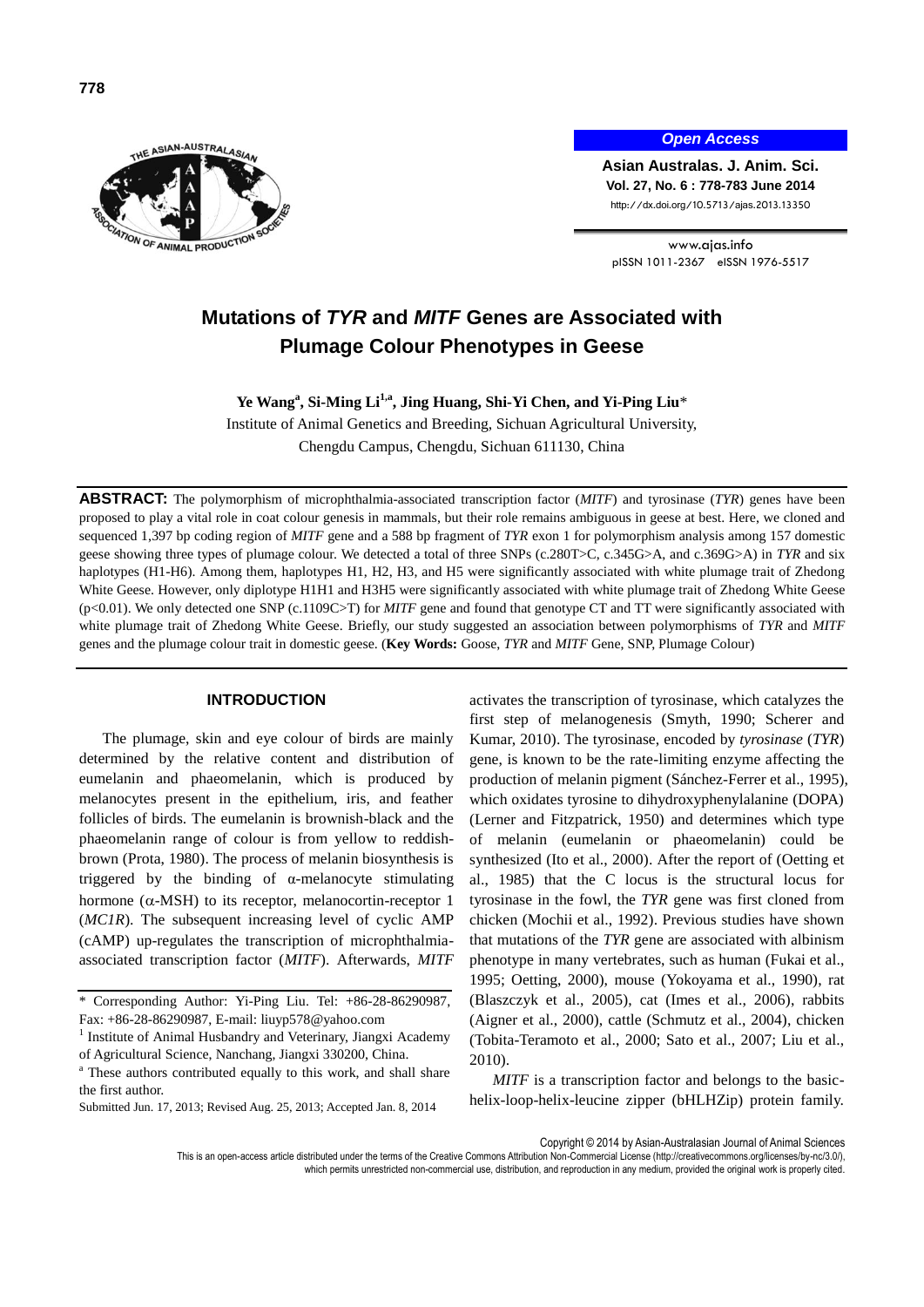Studies suggested that it regulates the melanogenesis through binding to a highly conserved M-box (GTCATGTGCT) and E-box (TCATGTG) motif upstream of the tyrosinase promoter, which strongly stimulates the tyrosinase promoter activities and promotes tyrosinase expression (Yasumoto et al., 1994; Bertolotto et al., 1996, 1998). Besides, it is also involved in the development of melanocytes, retinal pigment epithelium, mast cell and osteoclasts (Hodgkinson et al., 1993; Steingrímsson et al., 1994; Moore, 1995). Mutations of the *MITF* gene that have been described in several vertebrate species lead to coat colour dilutions, white spotting, or complete loss of pigmentation in mouse (Hodgkinson et al., 1993; Hughes et al., 1993; Yasumoto et al., 1998), cause Waardenburg syndrome (Variant, 1994) and Tietz syndrome (Amiel et al., 1998; Smith et al., 2000) in human with the characteristics of hearing loss and depigmentation of the hair and skin. Subsequent studies also reported that mutations in *MITF* are associated with white spotting coat colour in dogs (Andersson, 2009; Schmutz et al., 2009) and white plumage in Japanese quail (Minvielle et al., 2010).

Nowadays, coat color is considered an important economic trait that caters to consumer preference. Geese are valued as much for their feathers when processed into clothing for warmth and fashion shows. However, little is known about the genetic basis of feather color. As a qualitative trait, the plumage colour of poultry is determined by the relative content and distribution of eumelanin and phaeomelanin produced in melanocytes. The melanin synthesis is controlled by the sequential expression and interactions of genes (Scherer and Kumar, 2010). Taken together, the aforementioned reports have shown that the polymorphisms of *TYR* and *MITF* genes are the key factors for melanin synthesis and albino phenotype expression in mammals. However, the potential association between *MITF* and *TYR* genes and plumage colour phenotypes in geese has not been validated. The aim of the current study is to detect SNPs in *MITF* and *TYR* genes and explore their possible association with plumage colour phenotypes in

goose.

# **MATERIALS AND METHODS**

#### **Animals**

Blood samples from 157 geese with three plumage colour phenotypes were collected within two breeds, including 41 gray plumage Landes (completely gray feathers at dorsum and breast), 42 spotted feather Landes (near black feathers at dorsum and breast), 74 Zhedong White Geese (pure white plumage). All samples were gathered from the Research Poultry Farm Veterinary Research Institute of Shanghai Academy of Agricultural Sciences where special staff raised the birds at the same level of nutrition and management in a poultry house. Meanwhile, skin hair-follicle tissues were collected from Sichuan white geese for RNA extraction and cDNA synthesis to clone the CDS (coding sequence) of *MITF* gene.

# **DNA extraction, sequencing and genotyping of** *MITF* **and** *TYR* **gene**

The genomic DNA was prepared by a standard phenol/chloroform method to proceed the PCR amplification and sequencing of *TYR* and *MITF* genes to detect and analyze the sequence mutations. One pair of primers were designed by Oligo 6.0 and Primer 5.0 software based on the conserved sequence of exon 1 of *TYR* gene in *Gallus gallus* (NM\_2046160, L46805), *Meleagris gallopavo* (XM\_003203534) and *Cotunix cotunix* (AB024279). Another pair of primers were designed for sequencing of a partial coding sequence of *MITF* (Minvielle et al.,  $2010$ ) (Table 1). A total volume of 50  $\mu$ L PCR reaction mixture was used containing  $25 \mu L$  2×Taq Master Mix (TaKaRa Biotech Co. Ltd., Dalian, China), 100 ng genomic DNA, 2.5  $\mu$ L of each primers and 17  $\mu$ L ddH<sub>2</sub>O. The 35 PCR cycles were carried out as follows:  $94^{\circ}$ C for 30 s, the respective annealing temperature of the primer pair for 45 s,  $72^{\circ}$ C for 1 min, preceded by a denaturizing step of 5 min at 94C and followed by an extension step of 10 min

| Primers <sup>1</sup> | Sequence $(5'-3')$             | Annealing temperature $(^{\circ}C)$ | Fragment (bp) |
|----------------------|--------------------------------|-------------------------------------|---------------|
| $TYR-g-F2$           | TGGGGAGCGTTCCAACAG             | 62                                  | 613           |
| $TYR-g-R^2$          | TGTTGGCCACCCATGTATTC           |                                     |               |
| $MITF-g-F3$          | AGCTCGGGCACATGGACT             | 63                                  | 280           |
| $MITF-g-R3$          | <b>GGAGAGGGTATCGTCCATCA</b>    |                                     |               |
| $MITF-C-1F4$         | <b>GCATCCTGGCGCTTCCAAGCCTC</b> | 70                                  | 1.107         |
| MITF-C-1 $R^4$       | GAGCAAAGGCCGGTGGATGGCAC        |                                     |               |
| $MITF-C-2F4$         | <b>GATGGACCCAGCCTTGC</b>       | 60                                  | 797           |
| $MITF-C-2R4$         | <b>TGCTCCGCCTGCTACTC</b>       |                                     |               |
| $MITF-C-3F4$         | CAGCAACGCACGAAGGA              | 58                                  | 593           |
| $MITF-C-3R4$         | <b>GGCTACCGATGAAGCACAAG</b>    |                                     |               |

**Table 1.** Primers for *MITF* and *TYR* genotyping and cloning of *MITF*

 ${}^{1}$  F = Forward; R = Reverse. <sup>2</sup> Primers for genotyping *TYR*. <sup>3</sup> Primers for genotyping *MITF*. <sup>4</sup> Primers for cloning the CDS of *MITF*.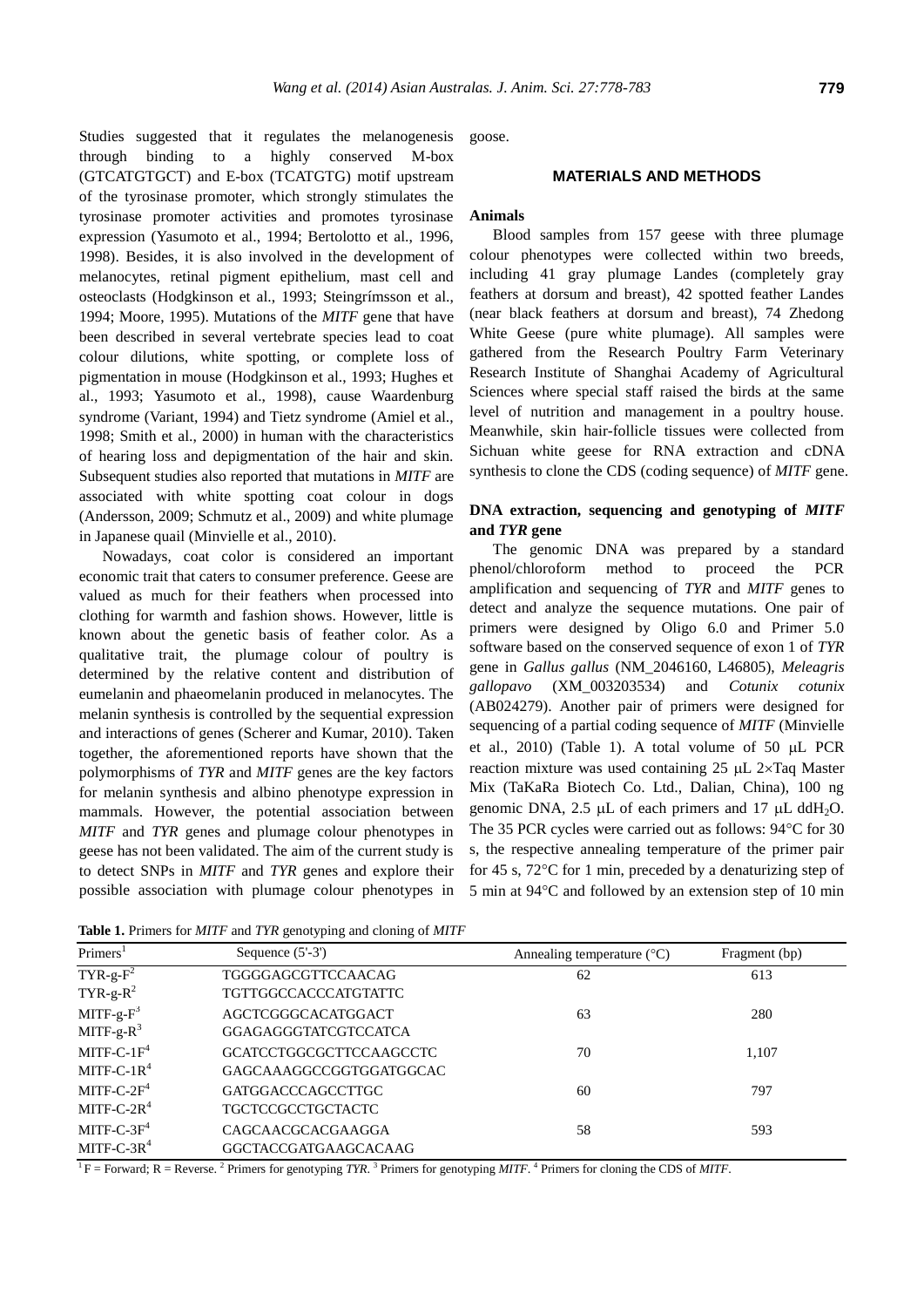at 72°C. Subsequently, the PCR products of all 157 samples of *TYR* and *MITF* genes were purified with centrifugal columnar agarose gel DNA extraction kit (TianGen Biotech Co. Ltd., Beijing, China) and sequenced directly on ABI Prism 3700 DNA sequencer (Shanghai Biotech Co. Ltd., Shanghai, China).

#### **RNA isolation, cDNA synthesis and CDS clone of** *MITF*

Total RNA was isolated from skin hair-follicle tissues of Sichuan white goose using Trizol reagent (TakaRa Biotech Co. Ltd., Dalian, China). The quality of RNA was determined by the  $A_{260/280}$  absorbance ratio (1.6-1.8) and the integrity of the 18S and 28S rRNA bands was checked on 1% formaldehyde agarose gel. Isolated RNAs were treated with 8  $\mu$ L DNase (Fermentas) at 37°C for 20 min and stored at  $-80^{\circ}$ C. The cDNAs were synthesized using the ImProm-II Reverse Transcription System (TakaRa Biotech Co. Ltd., Dalian, China) according to the manufacturer's recommendation. The reaction was performed in a volume of 10 µL, containing 5×PrimerScript Buffer, 10 mM of each dNTPs, 40 U/ $\mu$ L RNase Inhibitor, 2.5  $\mu$ M oligo-dT Primer. The reverse transcription was maintained at  $37^{\circ}$ C for 15 min, and 85°C for 5 s. The cDNA samples were stored at  $-80^{\circ}$ C.

The primers for cloning *MITF* gene were designed by Oligo 6.0 and Primer 5.0 software according to the conserved mRNA sequence of *MITF* in *Gallus gallus*  (NM\_205029), *Meleagris gallopavo* (XM\_003210180), *Cotunix cotunix* (AB005229) and *Taeniopygia guttata* (XM\_002193131) (Table 1). PCR amplification was performed in a final volume of 50  $\mu$ L containing 25  $\mu$ L 2× Taq Master Mix (TaKaRa Biotech Co. Ltd., Dalian, China), 4 µL cDNA template, 1.5 µL of each primers and 19.5 µL  $ddH<sub>2</sub>O$  with the following cycling parameters: one cycle of 5 min at 94C, 35 cycles of 30 s at 94C, 45 s, 45 s at the

**Table 2.** The genetic polymorphisms in *TYR* gene and *MITF* gene

respective annealing temperature of each primer pair, 1 min at  $72^{\circ}$ C, and a final extension for 10 min at  $72^{\circ}$ C. Purified PCR products were cloned into pMD 18-T simple vector (TakaRa Biotechnology Co. Ltd., Dalian, China). The authenticity of the amplified fragment was verified by sequencing.

## **Data analysis**

All sequences were spliced and aligned by DNAstar package (DNASTAR Inc., Madison, WI, USA). We used MEGA 4.0 to export sequence variations. Haplotypes of the *TYR* gene were deduced by using the PHASE 2.0 program (Stephens et al., 2001). The potential association between the *TYR* and *MITF* alleles and plumage colours were evaluated by chi-square test for independence and which was performed on SAS V8.1 (SAS Institute Inc. Cary, NC, USA).

## **RESULTS AND DISCUSSION**

We obtained 588 bp fragments of exon 1 of *TYR* gene and 1,407 bp coding fragments of *MITF* gene in this study and the sequence data was deposited in GenBank under accession numbers of KF020633 and KF020632, respectively. Three SNPs (c.280T>C, c.345G>A and c.369G>A) were detected from *TYR* gene, among which c.345G>A and c.369G>A were only found in Zhedong White Geese and the c.280T>C was found in Zhedong White Geese and spotted plumage colour Landes, no polymorphism was detected in grey plumage colour Landes (Table 2). However, only one SNP (c.1109C>T) was detected in the *MITF* gene exclusively in Zhedong White Geese containing two alleles and deducing three genotypes (CC, CT, TT). All of these SNPs were synonymous and newly reported. As is known, the preference of tRNA binding degenerate codons generated by synonymous

|             |                 |                               | ັ                      |                                  |          |          |                 |
|-------------|-----------------|-------------------------------|------------------------|----------------------------------|----------|----------|-----------------|
| Gene        |                 | <b>Breed</b>                  | Variant allele         | Genotypes frequency <sup>a</sup> |          |          | HW <sup>b</sup> |
|             | <b>SNP</b>      |                               | frequency <sup>a</sup> | <b>RR</b>                        | RV       | VV       |                 |
| <b>TYR</b>  | c.280T $>$ C    | Gray feather Landes           | 0.00                   | 0.26(41)                         | 0.00(0)  | 0.00(0)  |                 |
|             |                 | <b>Spotted feather Landes</b> | 0.04                   | 0.25(39)                         | 0.02(3)  | 0.00(0)  | 0.81            |
|             |                 | Zhedong White goose           | 0.10                   | 0.38(59)                         | 0.10(15) | 0.00(0)  | 0.33            |
|             | c.345G $\geq$ A | Gray feather Landes           | 0.00                   | 0.26(41)                         | 0.00(0)  | 0.00(0)  |                 |
|             |                 | <b>Spotted feather Landes</b> | 0.00                   | 0.27(42)                         | 0.00(0)  | 0.00(0)  |                 |
|             |                 | Zhedong White goose           | 0.18                   | 0.39(61)                         | 0.00(0)  | 0.08(13) | 7.81E-18        |
|             | c.369 $G > A$   | Gray feather Landes           | 0.00                   | 0.26(41)                         | 0.00(0)  | 0.00(0)  |                 |
|             |                 | <b>Spotted feather Landes</b> | 0.00                   | 0.27(42)                         | 0.00(0)  | 0.00(0)  |                 |
|             |                 | Zhedong White goose           | 0.39                   | 0.18(29)                         | 0.20(32) | 0.08(13) | 0.43            |
| <b>MITF</b> | c.1109C $>$ T   | Gray feather Landes           | 0.00                   | 0.26(41)                         | 0.00(0)  | 0.00(0)  |                 |
|             |                 | <b>Spotted feather Landes</b> | 0.00                   | 0.27(42)                         | 0.00(0)  | 0.00(0)  |                 |
|             |                 | Zhedong White goose           | 0.07                   | 0.43(68)                         | 0.02(3)  | 0.03(4)  | 9.87E-10        |
|             |                 |                               |                        |                                  |          |          |                 |

 $R =$  Reference nucleotide;  $V =$  Variant nucleotide.  $A$  Frequency of each genetype.  $b$  Hardy-Weinberg test.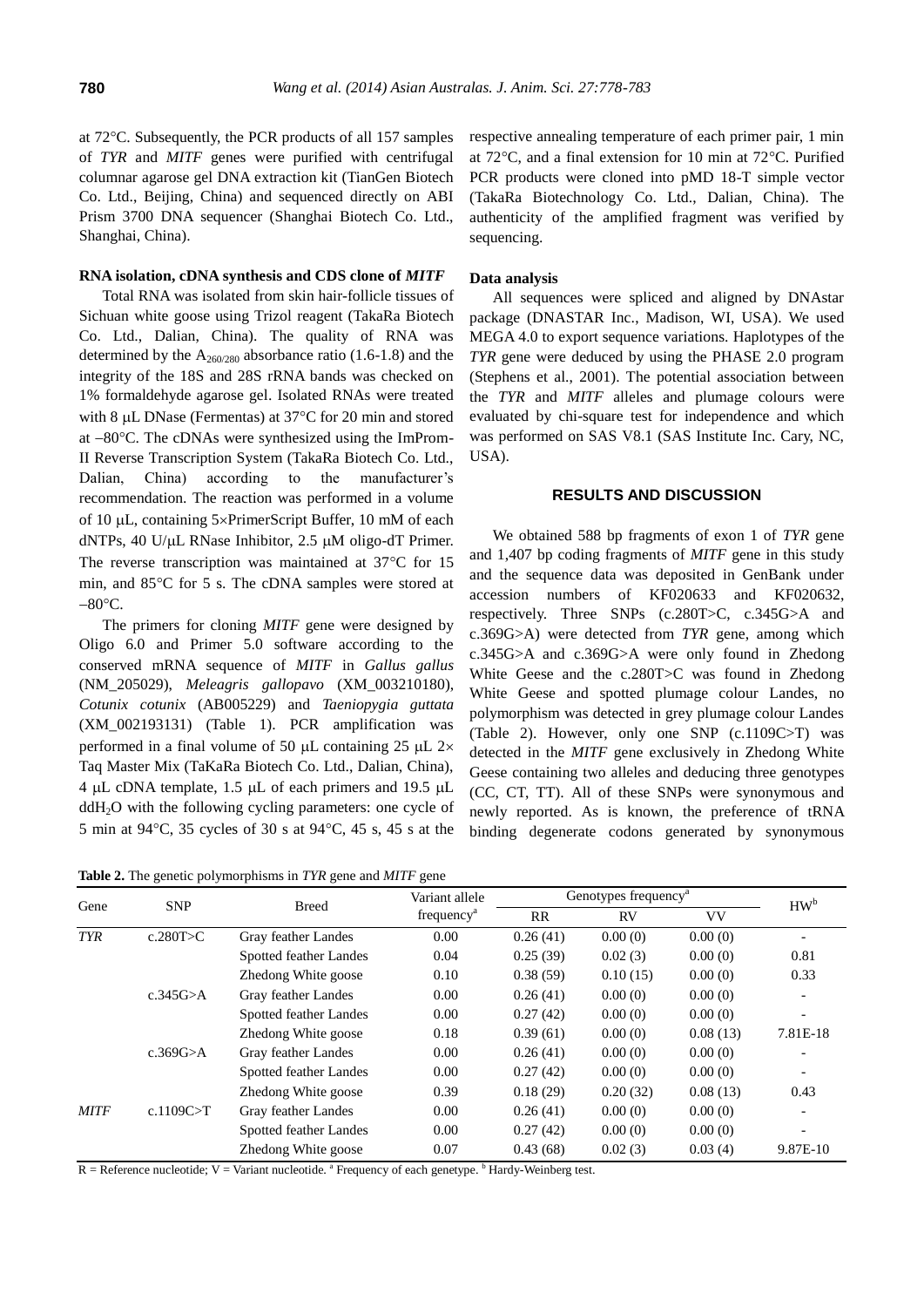| Gene        | <b>SNPs</b>   | Genotype  | Frequency    |                 |               | $x^2$ value | $\text{PIC}^1$ |
|-------------|---------------|-----------|--------------|-----------------|---------------|-------------|----------------|
|             |               |           | Gray feather | Spotted feather | White feather |             |                |
| <b>TYR</b>  | c.280T>C      | CC        | 0.26         | 0.25            | 0.38          | 144.655     | 0.2118         |
|             |               | <b>CT</b> | 0.00         | 0.02            | 0.10          |             |                |
|             | c.345 $G > A$ | GG        | 0.26         | 0.27            | 0.39          | 157.000     | 0.2516         |
|             |               | GA        | 0.00         | 0.00            | 0.00          |             |                |
|             |               | AA        | 0.00         | 0.00            | 0.08          |             |                |
|             | c.369G $> A$  | GG        | 0.26         | 0.27            | 0.18          | 33.832      | 0.3626         |
|             |               | GA        | 0.00         | 0.00            | 0.20          |             |                |
|             |               | AA        | 0.00         | 0.00            | 0.08          |             |                |
| <b>MITF</b> | c.1109C $>$ T | CC        | 0.26         | 0.27            | 0.43          | 126.774     | 0.1217         |
|             |               | CT        | 0.00         | 0.00            | 0.02          |             |                |
|             |               | TT        | 0.00         | 0.00            | 0.03          |             |                |

**Table 3.** The genotype distribution of *TYR* gene and the *MITF* gene

1 PIC = Porlymorphism information content.

mutations is not random in the process of gene translation and the synonymous mutation would affect and reduce the translation efficiency of gene, and subsequently affect the protein folding and function (Kimchi-Sarfaty et al., 2007; Komar, 2007). However, the genotypic milieu was not the reason for the occurrence of those SNPs, and the hypothesis of tRNA binding preference might explain why those synonymous mutations were only distributed in specific groups.

The *MITF* genotypes CT and TT were significantly associated with the white plumage trait of Zhedong White Geese  $(p<0.05)$  which further verified that the mutation c.1109C>T affected the plumage color (Tables 2 and 3). While in most dogs an interspersed nucleotide element (SINE) insertion 3167 bp before the start codon of exon 1M in *MITF* plays an important role in coat color determination. Dogs homozygous for SINE had white markings that covered most of the body, while the heterozygous ones were solid colored or had minor white (Schmutz et al., 2009). The distinct patterns in geese and dogs provides a glimpse of the *MITF* association with coat color.

In addition, six haplotypes (H1 to H6) were obtained based on the three SNPs (c.280T>C, c.345G>A, and c.369G>A) of the *TYR* gene (Table 4), and the

**Table 4.** Distribution of the *TYR* gene haplotypes in three goose populations

| haplotype H6 occurred in Zhedong White Geese and              |              |
|---------------------------------------------------------------|--------------|
| spotted Landes with the same frequency. Association           |              |
| analysis demonstrated that haplotypes H1, H2, H3, and H5      |              |
| were significantly associated with the white plumage trait of |              |
| Zhedong White Geese, whereas the H2 and H3 were               |              |
| significantly associated with gray and spotted plumage trait  |              |
| of Landes ( $p<0.01$ ). Furthermore, the diplotypes were only |              |
| distributed in Zhedong White Geese, besides diplotype         |              |
| H3H3. Association analysis showed that diplotypes H1H1        |              |
| and H3H5 were significantly associated with white plumage     |              |
| trait of Zhedong White Geese $(p<0.01)$ . We can infer that   |              |
| the difference diplotypes of TYR exon 1 effect the plumage    |              |
| color determination. While in cats, three mutations           |              |
| $(c.216G>T, c.450C>T, c.679G>T)$ were identified in exon 1    |              |
| of TYR with one nonsynonymous and two synonymous              |              |
| mutations which showed strong association with albino         |              |
| locus (Schmidt-Küntzel et al., 2005). In Himalayan mice,      |              |
| strong association also been proved between                   | <sub>a</sub> |
| nonsynonymous substitutions in exon 4 of TYR and the          |              |
| albino locus (Kwon et al., 1989). Through different species,  |              |
| we can speculate that nucleotide mutation plays a crucial     |              |
| role in TYR on coat color determination.                      |              |

corresponding diplotypes are displayed in Table 5. The results showed that the haplotypes H1, H2, H4, and H5 were only found in Zhedong White Geese. Particularly,

| populations |     |           |         |         |         |
|-------------|-----|-----------|---------|---------|---------|
|             |     |           | Zhedong | Gray    | Spotted |
| Haplotype   | No. | Frequency | White   | feather | feather |
|             |     |           | goose   | Landes  | Landes  |
| H1(TAA)     | 13  | 0.0828    | 13      | 0       | 0       |
| H2(TGA)     | 12  | 0.0764    | 12      | 0       | 0       |
| H3(TGG)     | 122 | 0.7771    | 42      | 41      | 39      |
| H4(CAG)     | 1   | 0.0063    | 1       | 0       | 0       |
| H5(CGA)     | 3   | 0.0191    | 3       | 0       | 0       |
| H6(CGG)     | 6   | 0.0382    | 3       | 0       | 3       |
| Total       | 157 | 1.0000    | 74      | 41      | 42      |
|             |     |           |         |         |         |

**Table 5.** Distribution of diplotypes in different goose populations

|                               |     | <b>Andre et B</b> home anon or approxyped in anterent goode populations |                           |                           |                              |
|-------------------------------|-----|-------------------------------------------------------------------------|---------------------------|---------------------------|------------------------------|
| Diplotype                     | No. | Frequency                                                               | Zhedong<br>white<br>goose | Gray<br>feather<br>Landes | Spotted<br>feather<br>Landes |
| H1H1                          | 13  | 0.08442                                                                 | 13                        | 0                         | $\theta$                     |
| H1H4                          | 1   | 0.006494                                                                | 1                         | 0                         | 0                            |
| H2H3                          | 23  | 0.14935                                                                 | 23                        | $\theta$                  | 0                            |
| H <sub>3</sub> H <sub>3</sub> | 103 | 0.66883                                                                 | 23                        | 41                        | 39                           |
| H3H5                          | 8   | 0.05195                                                                 | 8                         | 0                         | $\overline{0}$               |
| H3H6                          | 6   | 0.03896                                                                 | 6                         | 0                         | 3                            |
| Total                         | 157 | 1.0000                                                                  | 74                        | 41                        | 42                           |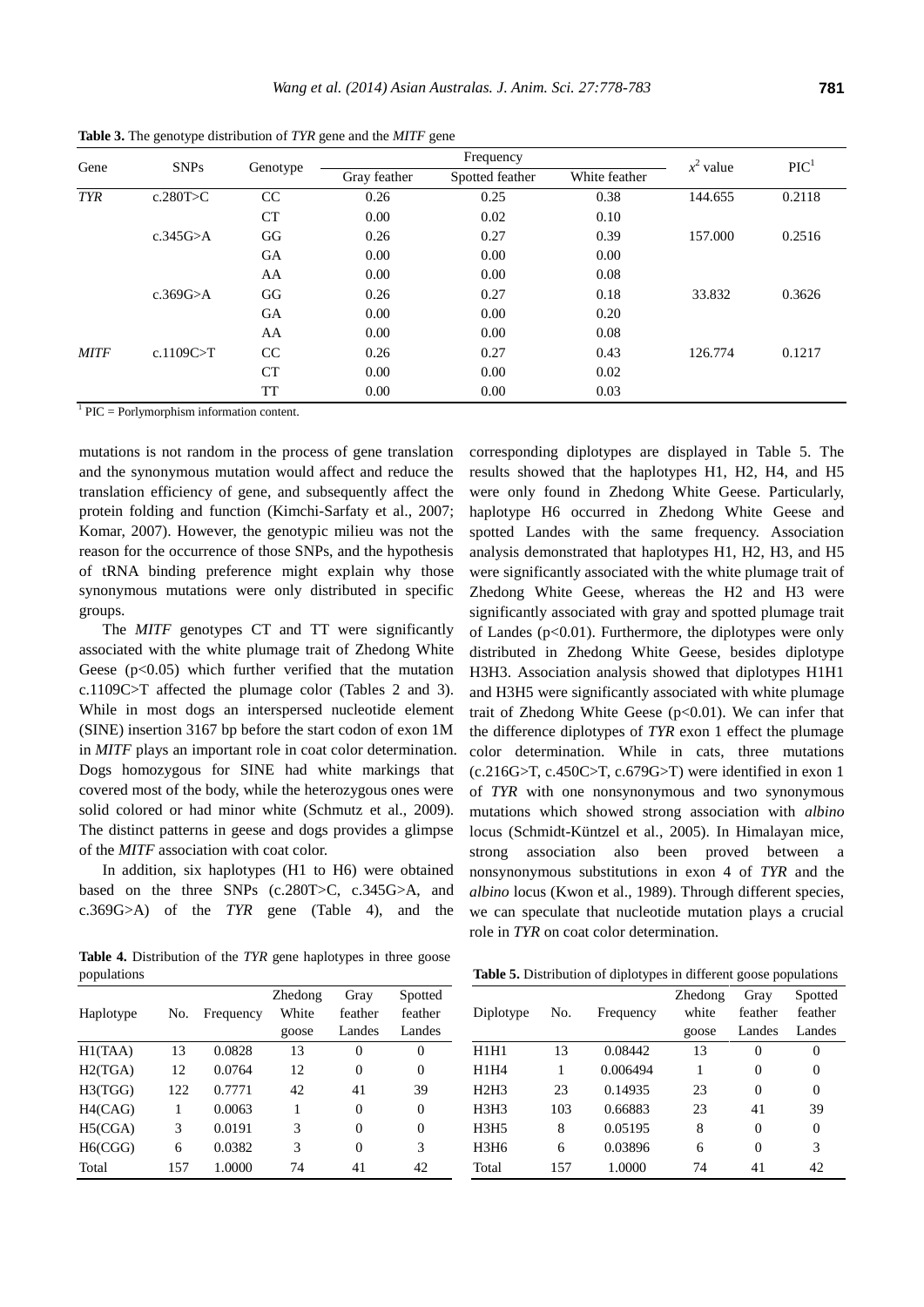As a complex trait, coat color is determined by a complex pathway system and multiple interactively patterns, further investigation would be helpful to further elucidate the molecular mechanism of plumage color formation. On the basis of our result in this study, we can speculated that, in geese, *TYR* and *MITF* genes play a vitally important role in plumage color determination.

# **ACKNOWLEDGEMENTS**

This work was funded by the National Natural Science Foundation of China (31172181) and by Sichuan Province (11TD007; 2011JTD0032).

#### **REFERENCES**

- Aigner, B., U. Besenfelder, M. Müller, and G. Brem. 2000. [Tyrosinase gene variants in different rabbit strains.](http://link.springer.com/article/10.1007%2Fs003350010120?LI=true) Mamm. Genome 11:700-702.
- Amiel, J., P. M. Watkin, M. Tassabehji, A. P. Read, and R. M. Winter. 1998. Mutation of the *MITF* [gene in albinism-deafness](http://europepmc.org/abstract/MED/9546825)  [syndrome \(Tietz syndrome\).](http://europepmc.org/abstract/MED/9546825) Clin. Dysmorphol. 7:17-20.
- Andersson, L. 2009. [Genome-wide association analysis in](http://link.springer.com/article/10.1007/s10709-008-9312-4)  domestic animals: A [powerful approach for genetic dissection](http://link.springer.com/article/10.1007/s10709-008-9312-4)  [of trait loci.](http://link.springer.com/article/10.1007/s10709-008-9312-4) Genetica 136:341-349.
- Bertolotto, C., P. Abbe, T. J. Hemesath, K. Bille, D. E. Fisher, J. P. Ortonne, and R. Ballotti. 1998. [Microphthalmia gene product](http://jcb.rupress.org/content/142/3/827.abstract)  [as a signal transducer in cAMP-induced differentiation of](http://jcb.rupress.org/content/142/3/827.abstract)  [melanocytes.](http://jcb.rupress.org/content/142/3/827.abstract) J. Cell Biol. 142:827-835.
- Bertolotto, C., K. Bille, J. P. Ortonne, and R. Ballotti. 1996. [Regulation of tyrosinase gene expression by cAMP in B16](http://jcb.rupress.org/content/134/3/747.abstract)  [melanoma cells involves two CATGTG motifs surrounding the](http://jcb.rupress.org/content/134/3/747.abstract)  [TATA box: Implication of the microphthalmia gene product.](http://jcb.rupress.org/content/134/3/747.abstract) J. Cell Biol. 134:747-755.
- Blaszczyk, W. M., L. Arning, K. P. Hoffmann, and J. T. Epplen. 2005. [A tyrosinase missense mutation causes albinism in the](http://onlinelibrary.wiley.com/doi/10.1111/j.1600-0749.2005.00227.x/abstract;jsessionid=AC6565C55877D7BB979F08A2E469DEAC.f03t03?deniedAccessCustomisedMessage=&userIsAuthenticated=false)  [Wistar rat.](http://onlinelibrary.wiley.com/doi/10.1111/j.1600-0749.2005.00227.x/abstract;jsessionid=AC6565C55877D7BB979F08A2E469DEAC.f03t03?deniedAccessCustomisedMessage=&userIsAuthenticated=false) Pigment Cell Res. 18:144-145.
- Fukai, K., S. A. Holmes, N. J. Lucchese, V. M. Siu, R. G. Weleber, R. E. Schnur, and R. A. Spritz. 1995. [Autosomal recessive](http://www.nature.com/ng/journal/v9/n1/abs/ng0195-92.html)  [ocular albinism associated with a functionally significant](http://www.nature.com/ng/journal/v9/n1/abs/ng0195-92.html)  [tyrosinase gene polymorphism.](http://www.nature.com/ng/journal/v9/n1/abs/ng0195-92.html) Nat. Genet. 9:92-95.
- Hodgkinson, C. A., K. J. Moore, A. Nakayama, E. Steingrímsson, N. G. Copeland, N. A. Jenkins, and H. Arnheiter. 1993. [Mutations at the mouse microphthalmia locus are associated](http://www.sciencedirect.com/science/article/pii/009286749390429T)  [with defects in a gene encoding a novel basic-helix-loop-helix](http://www.sciencedirect.com/science/article/pii/009286749390429T)[zipper protein.](http://www.sciencedirect.com/science/article/pii/009286749390429T) Cell 74:395-404.
- Hughes, M. J., J. Lingrel, J. Krakowsky, and K. Anderson. 1993. [A](http://www.jbc.org/content/268/28/20687.short)  [helix-loop-helix transcription factor-like gene is located at the](http://www.jbc.org/content/268/28/20687.short)  [mi locus.](http://www.jbc.org/content/268/28/20687.short) J. Biol. Chem. 268:20687-20690.
- Imes, D., L. Geary, R. Grahn, and L. Lyons. 2006. [Albinism in the](http://onlinelibrary.wiley.com/doi/10.1111/j.1365-2052.2005.01409.x/full)  domestic cat (*Felis catus*[\) is associated with a tyrosinase \(](http://onlinelibrary.wiley.com/doi/10.1111/j.1365-2052.2005.01409.x/full)*TYR*) [mutation.](http://onlinelibrary.wiley.com/doi/10.1111/j.1365-2052.2005.01409.x/full) Anim. Genet. 37:175-178.
- Ito, S., K. Wakamatsu, and H. Ozeki. 2000. [Chemical analysis of](http://onlinelibrary.wiley.com/doi/10.1034/j.1600-0749.13.s8.19.x/abstract?deniedAccessCustomisedMessage=&userIsAuthenticated=false)  [melanins and its application to the study of the regulation of](http://onlinelibrary.wiley.com/doi/10.1034/j.1600-0749.13.s8.19.x/abstract?deniedAccessCustomisedMessage=&userIsAuthenticated=false)  [melanogenesis.](http://onlinelibrary.wiley.com/doi/10.1034/j.1600-0749.13.s8.19.x/abstract?deniedAccessCustomisedMessage=&userIsAuthenticated=false) Pigment Cell Res. 13:103-109.
- Kimchi-Sarfaty, C., J. M. Oh, I. W. Kim, Z. E. Sauna, A. M.

Calcagno, S. V. Ambudkar, and M. M. Gottesman. 2007. [A](http://www.sciencemag.org/content/315/5811/525.short) "silent" polymorphism in the *MDR1* [gene changes substrate](http://www.sciencemag.org/content/315/5811/525.short)  [specificity.](http://www.sciencemag.org/content/315/5811/525.short) Science 315:525-528.

- Komar, A. A. 2007. [Silent SNPs: Impact on gene function and](http://www.futuremedicine.com/doi/abs/10.2217/14622416.8.8.1075)  [phenotype.](http://www.futuremedicine.com/doi/abs/10.2217/14622416.8.8.1075) Pharmacogenomics 8:1075-1080.
- Kwon, B. S. and R. Halaban, and C. Chintamaneni. 1989. [Molecular basis of mouse Himalayan mutation.](http://www.sciencedirect.com/science/article/pii/0006291X8991588X) Biochem. Biophys. Res. Commun. 161:252-260.
- Lerner, A. B. and T. B. Fitzpatrick. 1950. Biochemistry of melanin formation. Physiol. Rev. 30:91-126.
- Liu, W., S. Chen, J. Zheng, L. Qu, G. Xu, and N. Yang. 2010. [Developmental phenotypic-genotypic associations of](http://ps.oxfordjournals.org/content/89/6/1110.short)  [tyrosinase and melanocortin 1 receptor genes with changing](http://ps.oxfordjournals.org/content/89/6/1110.short)  [profiles in chicken plumage pigmentation.](http://ps.oxfordjournals.org/content/89/6/1110.short) Poult. Sci. 89:1110- 1114.
- Minvielle, F., B. Bed'hom, J. L. Coville, S.I. Ito, M. Inoue-Murayama, and D. Gourichon. 2010. [The "silver" Japanese](http://www.biomedcentral.com/1471-2156/11/15)  [quail and the MITF gene: Causal mutation, associated traits](http://www.biomedcentral.com/1471-2156/11/15)  [and homology with the "blue" chicken plumage.](http://www.biomedcentral.com/1471-2156/11/15) BMC Genet. 11: 15.
- Mochii, M., A. Iio, H. Yamamoto, T. Takeuchi, and G. Eguchi. 1992. [Isolation and characterization of a chicken tyrosinase](http://onlinelibrary.wiley.com/doi/10.1111/j.1600-0749.1992.tb00454.x/abstract)  [cDNA.](http://onlinelibrary.wiley.com/doi/10.1111/j.1600-0749.1992.tb00454.x/abstract) Pigment Cell Res. 5:162-167.
- Moore, K. J. 1995. [Insight into the](http://www.sciencedirect.com/science/article/pii/S016895250089143X) *microphthalmia* gene. Trends Genet. 11:442-448.
- Oetting, W., A. Churilla, H. Yamamoto, and J. Brumbaugh. 1985. [C pigment locus mutants of the fowl produce enzymatically](http://onlinelibrary.wiley.com/doi/10.1002/jez.1402350210/abstract)  [inactive tyrosinase-like molecules.](http://onlinelibrary.wiley.com/doi/10.1002/jez.1402350210/abstract) J. Exp. Zool. 235:237-245.
- Oetting, W. S. 2000. [The tyrosinase gene and oculocutaneous](http://onlinelibrary.wiley.com/doi/10.1034/j.1600-0749.2000.130503.x/full)  albinism type 1 (OCA1): A [model for understanding the](http://onlinelibrary.wiley.com/doi/10.1034/j.1600-0749.2000.130503.x/full)  [molecular biology of melanin formation.](http://onlinelibrary.wiley.com/doi/10.1034/j.1600-0749.2000.130503.x/full) Pigment Cell Res. 13: 320-325.
- Prota, G. 1980[. Recent advances in the chemistry of melanogenesis](http://web.a.ebscohost.com/abstract?direct=true&profile=ehost&scope=site&authtype=crawler&jrnl=0022202X&AN=12521344&h=%2fR2xq64WnP6T%2btKu7YO6qqlnUarqKoAt2VZ9CFcntJGS1I9jqR%2fpa%2bBjweTyjuomuwjniJze%2fRoGSvQLrIF%2biQ%3d%3d&crl=c)  [in mammals.](http://web.a.ebscohost.com/abstract?direct=true&profile=ehost&scope=site&authtype=crawler&jrnl=0022202X&AN=12521344&h=%2fR2xq64WnP6T%2btKu7YO6qqlnUarqKoAt2VZ9CFcntJGS1I9jqR%2fpa%2bBjweTyjuomuwjniJze%2fRoGSvQLrIF%2biQ%3d%3d&crl=c) J. Invest. Dermatol. 75:122-127.
- Sánchez-Ferrer, J. N. Rodríguez-López, F. García-Cánovas, and F. García-Carmona. 1995. [Tyrosinase: a comprehensive review of](http://www.sciencedirect.com/science/article/pii/016748389400204T)  [its mechanism.](http://www.sciencedirect.com/science/article/pii/016748389400204T) Biochim. Biophys. Acta. Protein Struct. Mol. Enzymol. 1247:1-11.
- Sato, S., T. Otake, C. Suzuki, J. Saburi, and E. Kobayashi. 2007. Mapping of the recessive white locus and analysis of the tyrosinase gene in chickens. Poult. Sci. 86:2126-2133.
- Scherer, D. and R. Kumar. 2010. [Genetics of pigmentation](http://www.sciencedirect.com/science/article/pii/S1383574210000815) in skin cancer-A [review.](http://www.sciencedirect.com/science/article/pii/S1383574210000815) Mutat. Res. 705:141-153.
- Schmidt-Küntzel, A., E. Eizirik, S. J. O'Brien, and M. Menotti-Raymond. 2005. [Tyrosinase and tyrosinase related protein 1](http://jhered.oxfordjournals.org/content/96/4/289.short)  [alleles specify domestic cat coat color phenotypes of the albino](http://jhered.oxfordjournals.org/content/96/4/289.short)  [and brown loci.](http://jhered.oxfordjournals.org/content/96/4/289.short) J. Hered. 96:289-301.
- Schmutz, S. M., T. G. Berryere, D. C. Ciobanu, A. J. Mileham, B. H. Schmidtz, and M. Fredholm. 2004. [A form of albinism in](http://link.springer.com/article/10.1007/s00335-002-2249-5)  [cattle is caused by a tyrosinase frameshift mutation.](http://link.springer.com/article/10.1007/s00335-002-2249-5) Mamm. Genome 15:62-67.
- Schmutz, S. M., T. G. Berryere, and D. L. Dreger. 2009. *[MITF](http://jhered.oxfordjournals.org/content/100/suppl_1/S66.short)* and [white spotting in dogs: a population study.](http://jhered.oxfordjournals.org/content/100/suppl_1/S66.short) J. Hered. 100:S66- S74.
- Smith, S. D., P. M. Kelley, J. B. Kenyon, and D. Hoover. 2000. [Tietz syndrome \(hypopigmentation/deafness\) caused by](http://jmg.bmj.com/content/37/6/446.short)  [mutation of](http://jmg.bmj.com/content/37/6/446.short) *MITF*. J. Med. Genet. 37:446-448.
- Smyth, J. R. Jr. 1990. Genetics of plumage, skin and eye